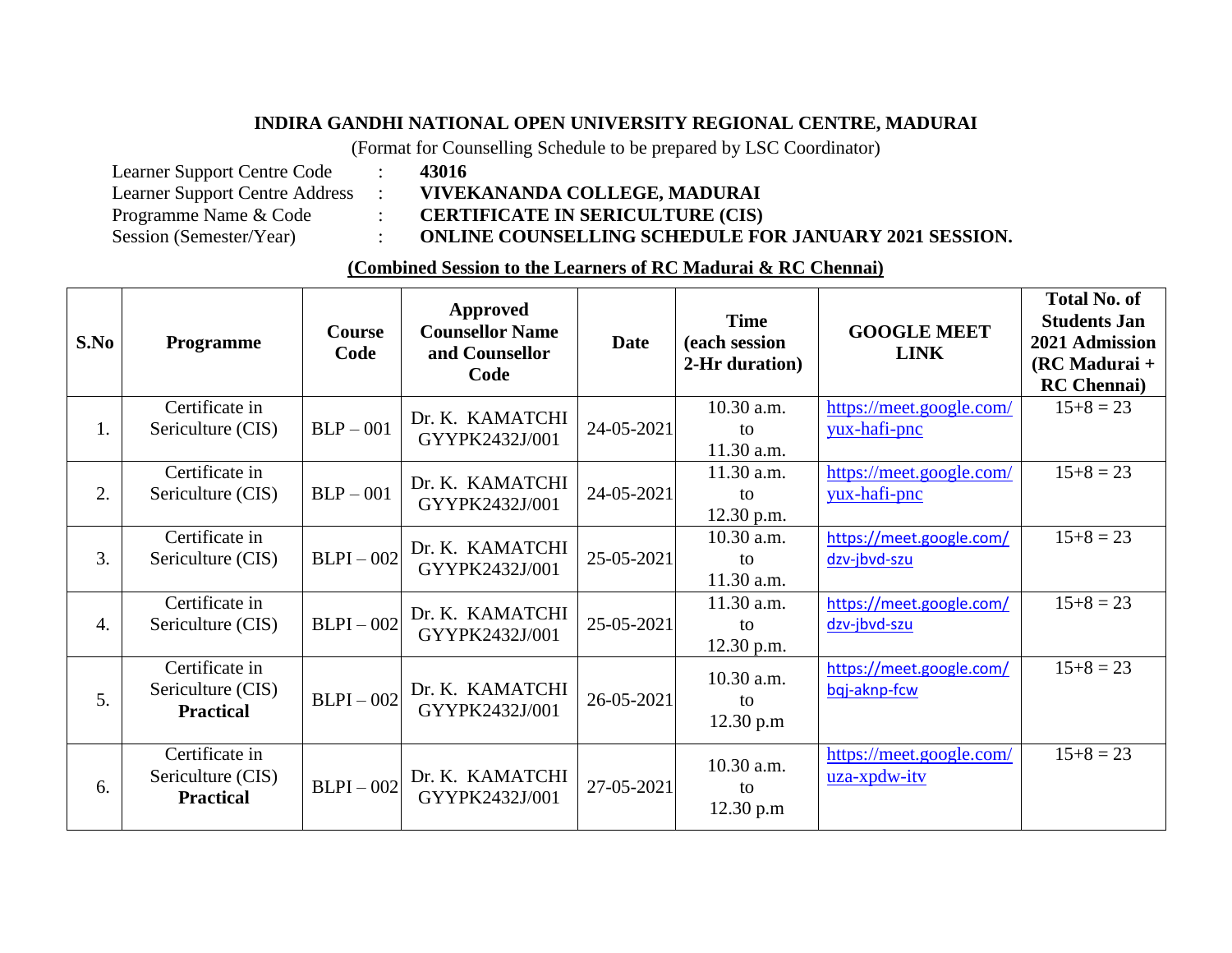| 7.  | Certificate in<br>Sericulture (CIS)                     | $BLPI - 003$      | Dr. K. KAMATCHI<br>GYYPK2432J/001 | 28-05-2021   | 10.30 a.m.<br>to<br>11.30 a.m.   | https://meet.google.com/<br>eie-rbbx-yxt | $15+8=23$ |
|-----|---------------------------------------------------------|-------------------|-----------------------------------|--------------|----------------------------------|------------------------------------------|-----------|
| 8.  | Certificate in<br>Sericulture (CIS)                     | <b>BLPI</b> - 003 | Dr. K. KAMATCHI<br>GYYPK2432J/001 | 28-05-2021   | 11.30 a.m.<br>to<br>$12.30$ p.m. | https://meet.google.com/<br>eie-rbbx-yxt | $15+8=23$ |
| 9.  | Certificate in<br>Sericulture (CIS)<br><b>Practical</b> | <b>BLPI</b> - 003 | Dr. K. KAMATCHI<br>GYYPK2432J/001 | 29-05-2021   | 10.30 a.m.<br>to<br>12.30 p.m    | https://meet.google.com/<br>atg-kagr-bym | $15+8=23$ |
| 10. | Certificate in<br>Sericulture (CIS)<br><b>Practical</b> | <b>BLPI</b> - 003 | Dr. K. KAMATCHI<br>GYYPK2432J/001 | 31-05-2021   | 10.30 a.m.<br>to<br>12.30 p.m    | https://meet.google.com/<br>oad-xzvq-xki | $15+8=23$ |
| 11. | Certificate in<br>Sericulture (CIS)                     | <b>BLP</b> - 004  | Dr. K. KAMATCHI<br>GYYPK2432J/001 | 01-06-2021   | 10.30 a.m.<br>to<br>$11.30$ a.m. | https://meet.google.com/<br>onu-wwyf-mki | $15+8=23$ |
| 12. | Certificate in<br>Sericulture (CIS)                     | <b>BLP</b> - 004  | Dr. K. KAMATCHI<br>GYYPK2432J/001 | $01-06-2021$ | $11.30$ a.m.<br>to<br>12.30 p.m. | https://meet.google.com/<br>onu-wwyf-mki | $15+8=23$ |

| <b>S. No.</b> | <b>Course Code</b> | <b>Course Tittle</b>          | <b>Instruction to Learners</b> |
|---------------|--------------------|-------------------------------|--------------------------------|
| ∸.            | <b>BLP</b> -001    | Introduction to Sericulture   |                                |
| 2.            | <b>BLPI-002</b>    | <b>Host Plant Cultivation</b> |                                |
| 3.            | <b>BLPI-003</b>    | Silkworm Rearing              |                                |
|               | <b>BLP</b> -004    | <b>Crop Protection</b>        |                                |

Learners are advised to go through the material well and come prepared so that there will be fruitful discussions during counselling sessions. Remember that counselling sessions are not teaching sessions and are meant to facilitate you to understand the material properly and to assist you to learn.